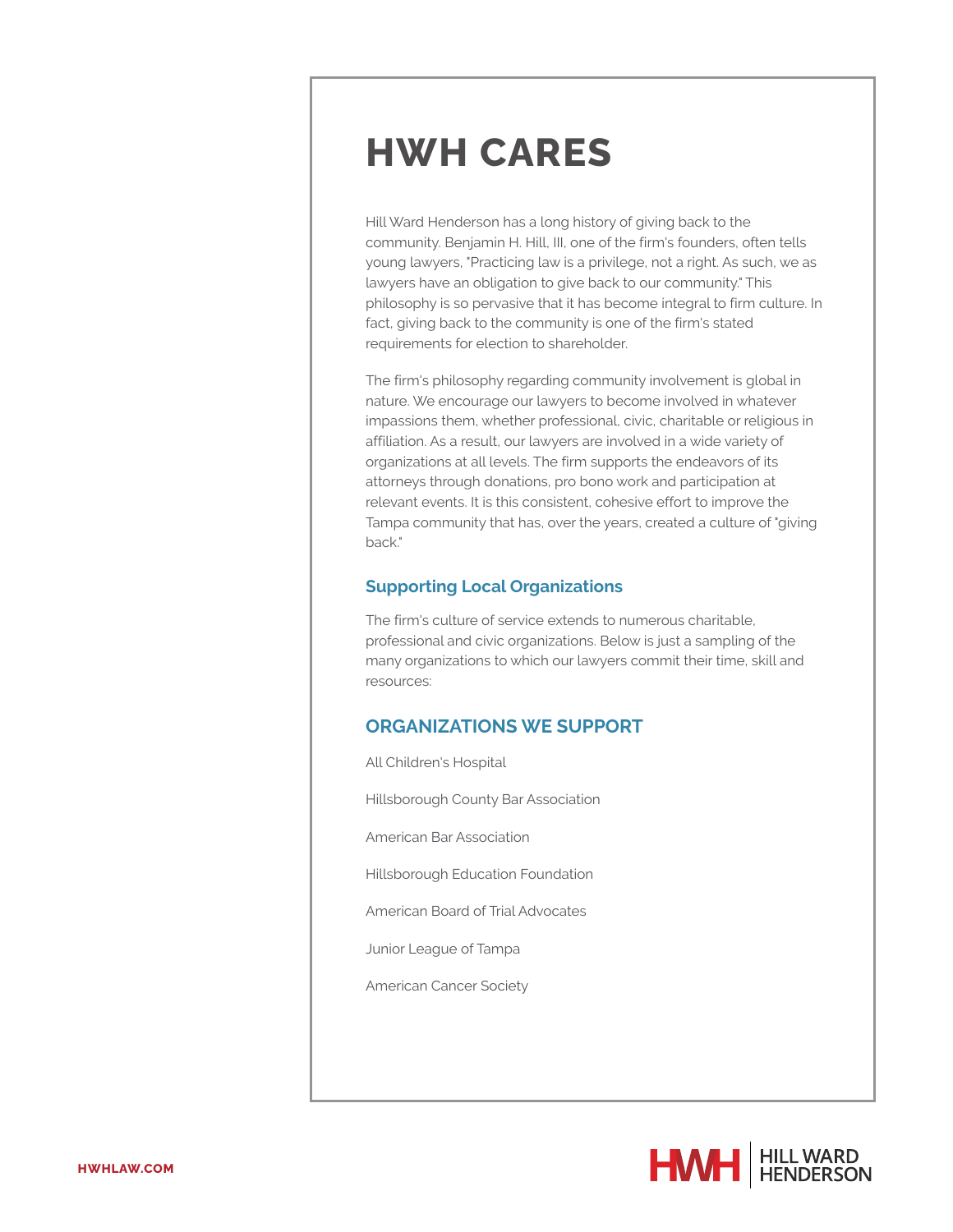Leadership Tampa and Leadership Pinellas

American Heart Association

Little League

American Red Cross

Moffitt Cancer Center

Bay Area Legal Services

Museum of Science and Industry

Big Brothers Big Sisters

The Salvation Army

Child Abuse Council Special Olympics Florida

Children's Dream Fund

The Spring of Tampa Bay

The Chiselers

Tampa Bay Business Committee for the Arts

Defense Research Institute

Tampa Bay History Center

Florida Aquarium

Tampa Downtown Partnership

The Florida Bar

Tampa Housing Authority

Florida Directors Institute

Tampa Marine Institute

George Edgecomb Bar Association

United Way of Tampa Bay

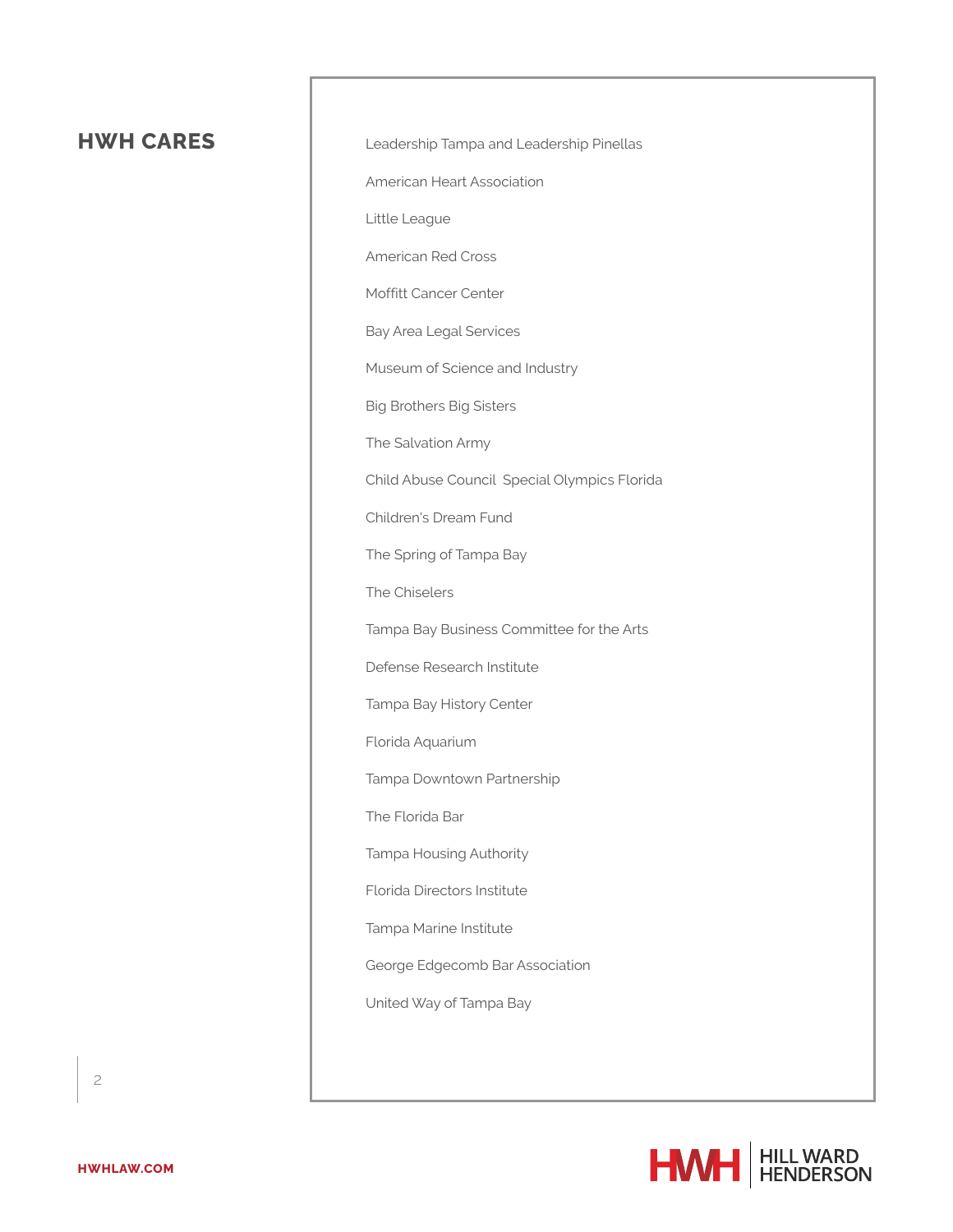Guardian *Ad Litem*

University of Tampa

Hillsborough Achievement and Resource Center

Ye Mystic Krewe of Gasparilla

#### **HWH Scholarship Program**

In 2006, Hill Ward Henderson marked its 20th anniversary. To celebrate this milestone, we did not honor the institution but rather its core - the people who make it up and the community that has supported it. A few short months after proposing the idea, our firm had endowed a \$100,000 scholarship fund, primarily through attorney, staff and client giving. This fund continues to grow significantly through annual private and firm contributions.

The Hill Ward Henderson Scholarship honors need-based high school seniors with an accomplished academic record, strong character and demonstrated commitment to the community.

#### **WE ARE PROUD OF THE WONDERFUL YOUNG RECIPIENTS OF THESE AWARDS:**

- 2020 Jenna Melendez, University of West Florida
- 2019 Gabrielle Dituri, University of Florida
- 2018 Martie Mahon, University of Florida
- 2017 Sharon Rivas, California Institute of Technology
- 2016 Chaelle Garcon, University of Central Florida
- 2015 LaNae Fluellen, George Washington University
- 2014 Sarah Cimino, University of Florida
- 2013 Brandon Jones, University of Florida
- 2012 Molly Harry, University of Florida
- 2011 Kristina Bogos, New York University
- 2010 Taylor Phaneuf, University of Florida
- 2010 Anisha Kesarwani, Florida Pre-Paid Tuition
- 2009 Steven W. Haigler, University of Florida
- 2009 Jocelyn Macho, University of Florida
- 2008 Erin McDonald, University of Florida
- 2007 Ashley Herron, Florida State University

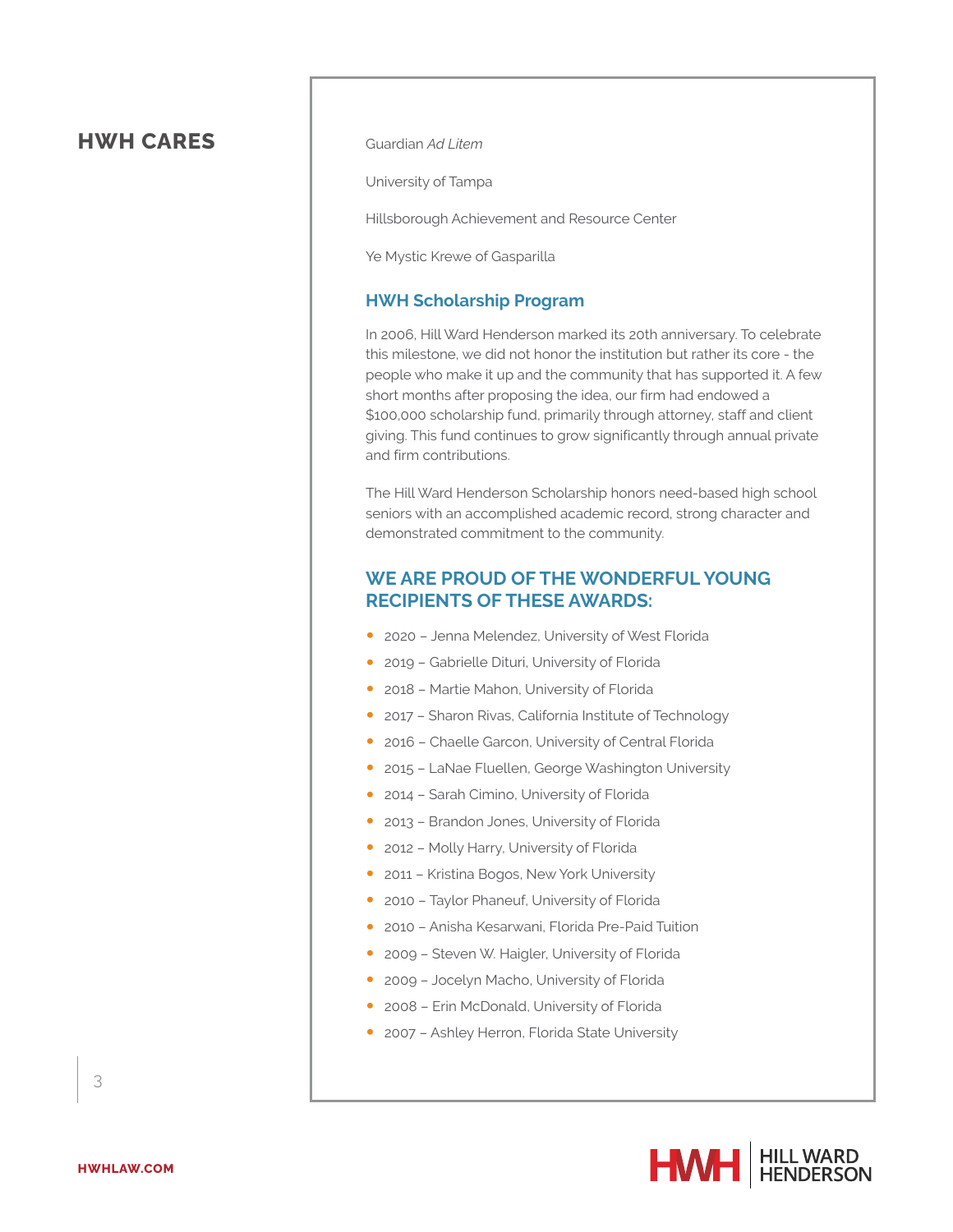● 2006 - Courtney Williams, Florida State University

With this scholarship, our firm has had the privilege to positively impact the lives of deserving young men and women and encourage their continued growth and success.

#### **HWH Scholarship Endowment at Stetson University College of Law**

In 2017, Stetson Law alumni at Hill Ward Henderson started an endowment with the goal of a \$25,000 scholarship fund. Our Stetson Law alumni want to provide financial relief to a current law student. It is our hope that each year a scholarship is awarded to a 2L student who exemplifies a commitment to his/her legal studies and community service. The first scholarship was awarded in 2020.

2020-2021 Recipient – Xavier Pereda 2021-2022 Recipient – Veittoria Statuto

#### **Read to Dream**

There is a dedicated group of Hill Ward Henderson volunteers that for the last three and a half years have been actively supporting The John Germany Young Readers Initiative "Read to Dream".

A special thank you to Anisha Patel, Evan Dix, Gordon Hill, Janda Owen, Logan Murphy, Ryan McConnell, Jim Robbins, and Kip Marshall.

These volunteers have been committed to regularly traveling to West Tampa Elementary and Edison Elementary Schools to read to and with children in Second through Fourth Grades. Our Hill Ward Henderson team is part of a broader group of volunteers from other law firms and bar association groups which have provided readers to six different schools over the last few years.

Even though the program's main goal is to develop each child's reading comprehension, our interaction with the children has elevated their confidence to read out loud to others and to answer questions relating to the stories. Also, the program encourages the children to read on their own at home by providing books to them in a weekly book give away. The schools participating in the Read to Dream program are elated that their children's standardized reading scores have shown substantial improvement.